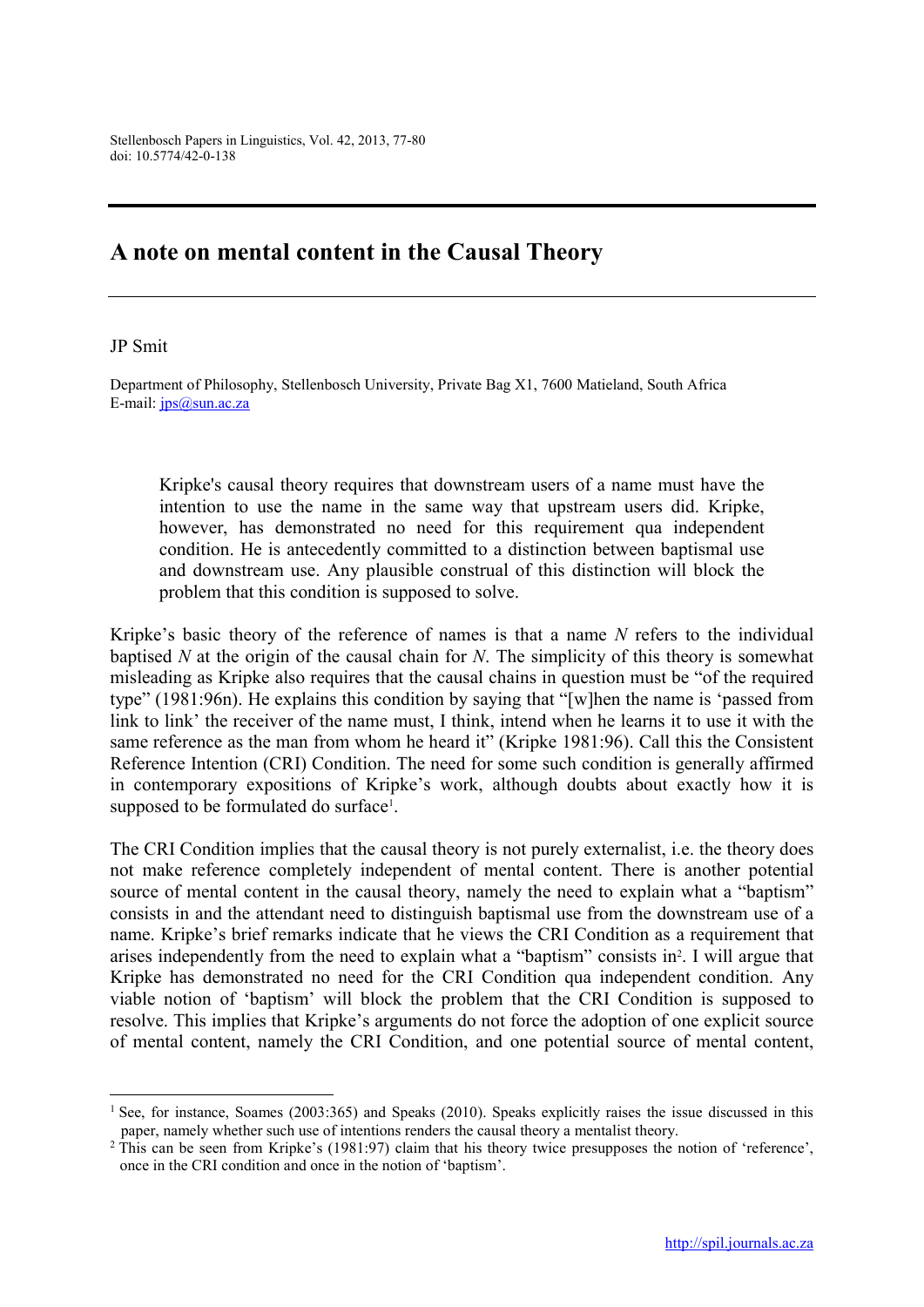namely the notion of a 'baptism'. Rather, he has only demonstrated the need for the latter (potential) source of mental content.

Kripke (1981:96) originally introduces the CRI Condition in order to deal with the case of a language user, call him "Bob", who has heard the name "Napoleon" and decides to use it as a name for his pet aardvark. In such a case, the worry is that there is a causal link stretching back from such a user to the baptism of the famous statesman. This would seem to imply that Bob's use of "Napoleon" refers to the statesman. The CRI Condition, however, is not satisfied by Bob's use of "Napoleon" and hence Kripke is able to block the implication that Bob's use of the name refers to the statesman<sup>3</sup>.

There is a simpler, Kripkean way of dealing with the above concern. Kripke's theory is committed to a basic distinction between the baptismal use and the downstream use of a name. His causal theory only applies to downstream, non-baptismal usage. Kripke (1981:96), however, construes the case described above as that of a user who consciously decides to use the name "Napoleon" as a name for an aardvark. Now, if anything counts as a baptism, then this does. Bob's act of deciding to call his aardvark "Napoleon" is a paradigm of baptismal usage, despite the fact that Bob used an already existent phonetic-orthographic type to baptise his aardvark. This means that Bob's use of "Napoleon" is not a downstream use at all and hence the causal theory does not apply. Therefore, the main problem that the CRI Condition is supposed to resolve does not arise, as there is no temptation to say that Bob's use of "Napoleon" refers to the statesman.

Any plausible construal of baptismal usage will surely yield the result that Bob's use of "Napoleon" was a baptismal use of an existing phonetic type. It could, of course, turn out that the distinction between a baptismal use and a downstream use depends on something like the CRI Condition, i.e. on whether the speaker intended to use the name as a previous user did. It could even turn out that a baptismal use just *is* the use of a name without satisfying the CRI Condition, and that downstream use just *is* the act of using a name in accord with the condition<sup>4</sup>. If this is indeed the case, then Kripke effectively imposed the same requirement twice. But, however one may think about baptisms, it should be clear that Kripke's main argument does not succeed in motivating the need for the CRI Condition qua independent condition.

Kripke (1981:97) goes on to parenthetically suggest that "perhaps it is some such failure to keep reference fixed which accounts for the divergence of present uses of 'Santa Claus' from the alleged original use". Assume, for the sake of the argument, that "Santa Claus" originally

<sup>1</sup> <sup>3</sup> This problem should not be confused with the general problem of a language user using one phoneticorthographic type to refer to distinct individuals, where both such uses are straightforward downstream uses. It should also not be confused with the "Newton"/"George Smith" case (Kripke 1981:95). That Kripke does not use the CRI Condition to resolve the latter case can be seen from his statement that such cases cast doubt on the sufficiency of the conditions, including the CRI Condition, that he mentions explicitly (Kripke 1981:97).

<sup>4</sup> Something like this moral could be drawn from Sainsbury (forthcoming). Sainsbury considers how names are to be individuated. He answers that names should, in part, be individuated in terms of the originating events that gave rise to them. He explains that the difference between an originating use and a non-originating use concerns whether the given use deferred to an earlier use or not. It is natural to interpret this as saying that downstream use is deferential use, and that baptismal use is non-deferential use. Deferential use, in turn, is very close to Kripke's CRI Condition, i.e. use that aims to accord with prior use. In this way, the construal of downstream use and satisfying the CRI Condition come very close to being the same thing.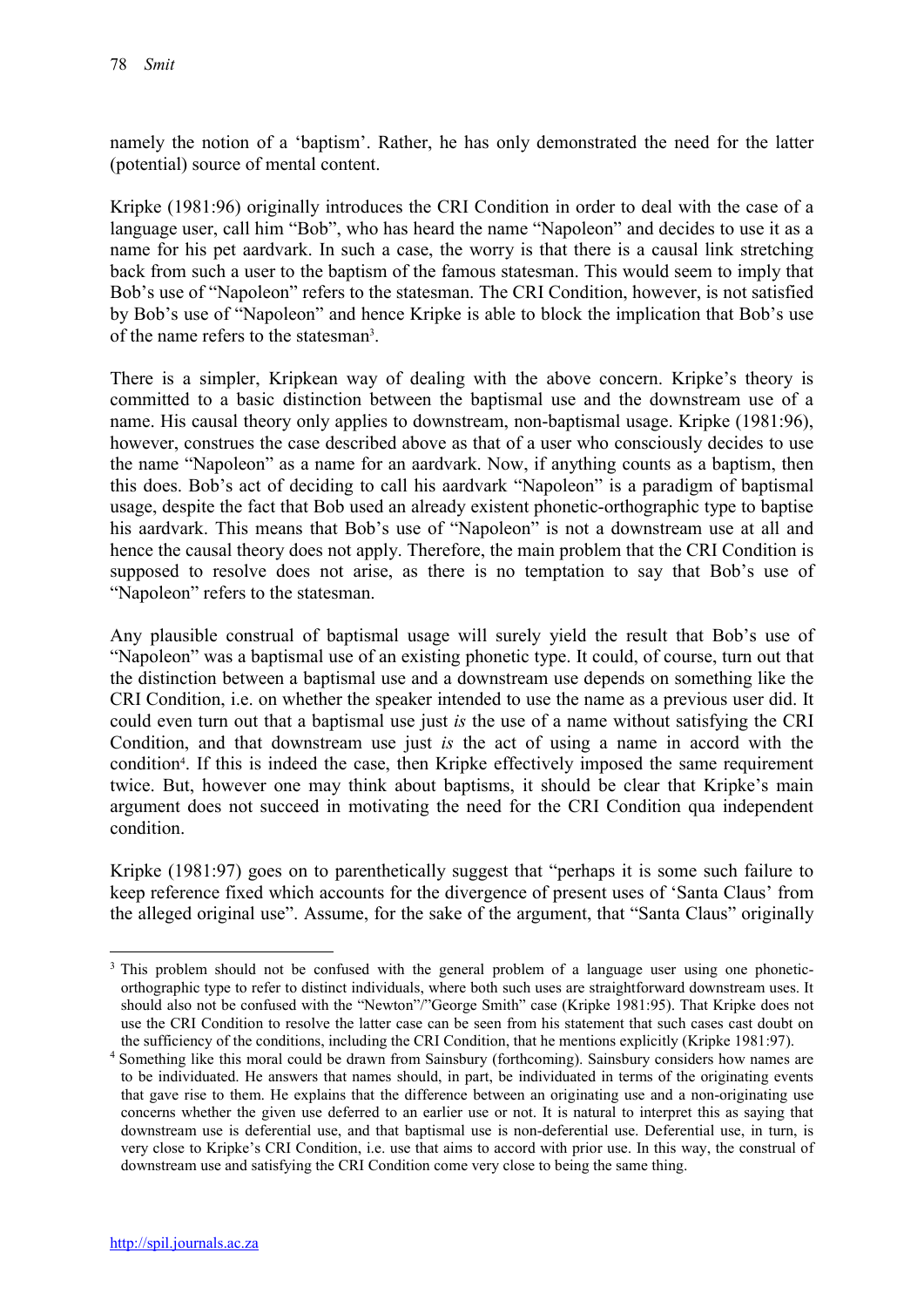referred to a certain historical saint, but no longer does so. On this assumption, we can distinguish between two possibilities based on whether or not the change in the use of "Santa Claus" was due to a baptismal use of the pre-existing phonetic type "Santa Claus". Recall that Kripke's theory relies on the distinction between baptismal use and downstream use and so he is antecedently committed to drawing this distinction in a way that settles the matter. If the change was due to an act of baptism that uses a pre-existing phonetic type, then the "Santa Claus" case is similar to the "Napoleon" case and hence there is no problem for the CRI Condition to resolve. In Kripke's theory, any subsequent downstream uses of "Santa Claus" then refer unproblematically to the fictional entity<sup>5</sup>.

If the change in referent was not due to an act of baptism, then the situation is a lot more problematic. It would, in effect, make the case of "Santa Claus" a case of unwitting reference change of the type first pointed out by Evans (1982:301). However, if the "Santa Claus" case is indeed this type of case, then the CRI Condition is, at best, yet to earn its keep. Such cases are widely considered to be a major problem for Kripke's theory and it is far from clear, as Kripke (1981:163n) acknowledges, how the CRI Condition is supposed to aid in resolving them. Kripke himself does not originally adopt the CRI Condition in order to deal with such cases, nor does he claim that there is compelling evidence that such cases force us to adopt it.

Ultimately, it may turn out that we need to adopt the CRI Condition to deal with cases of unwitting reference change. On the other hand, it may also turn out that the CRI Condition is irrelevant to such cases, or that they can also be resolved by an expanded conception of 'baptism', or, as some have claimed, that they show the need to replace the notion of 'baptism' with a notion like 'multiple grounding' (Devitt 1981). Another possibility could be that the antecedent needs to specify what the downstream use of the *same* name consists in. This could result in the need to provide a standard for the individuation of names that may serve to distinguish uses of phonetic types, such as "Santa Claus", in such a way as to solve our problem. None of these latter options give rise to an obvious need to commit to the CRI Condition. This is especially so if this condition is treated, as Kripke does, as a constraint that is independent of the need to explain the notion of a 'baptism' or the related notion of a 'downstream use'.

It should be clear that the adoption of the CRI Condition cannot, at least at present, be motivated by such Evans-style cases of unwitting reference change. We simply do not have any evidence that the CRI Condition is of use in resolving cases like "Santa Claus", "Madagascar", etc. As it is clear that the CRI Condition is not needed to deal with cases like "Napoleon", Kripke's introduction of the CRI Condition, and hence explicit introduction of mental content into the causal theory, is unmotivated.

1

 $<sup>5</sup>$  I am ignoring problems concerning reference to fictional entities as this matter is a mere artifact of the example</sup> under discussion.